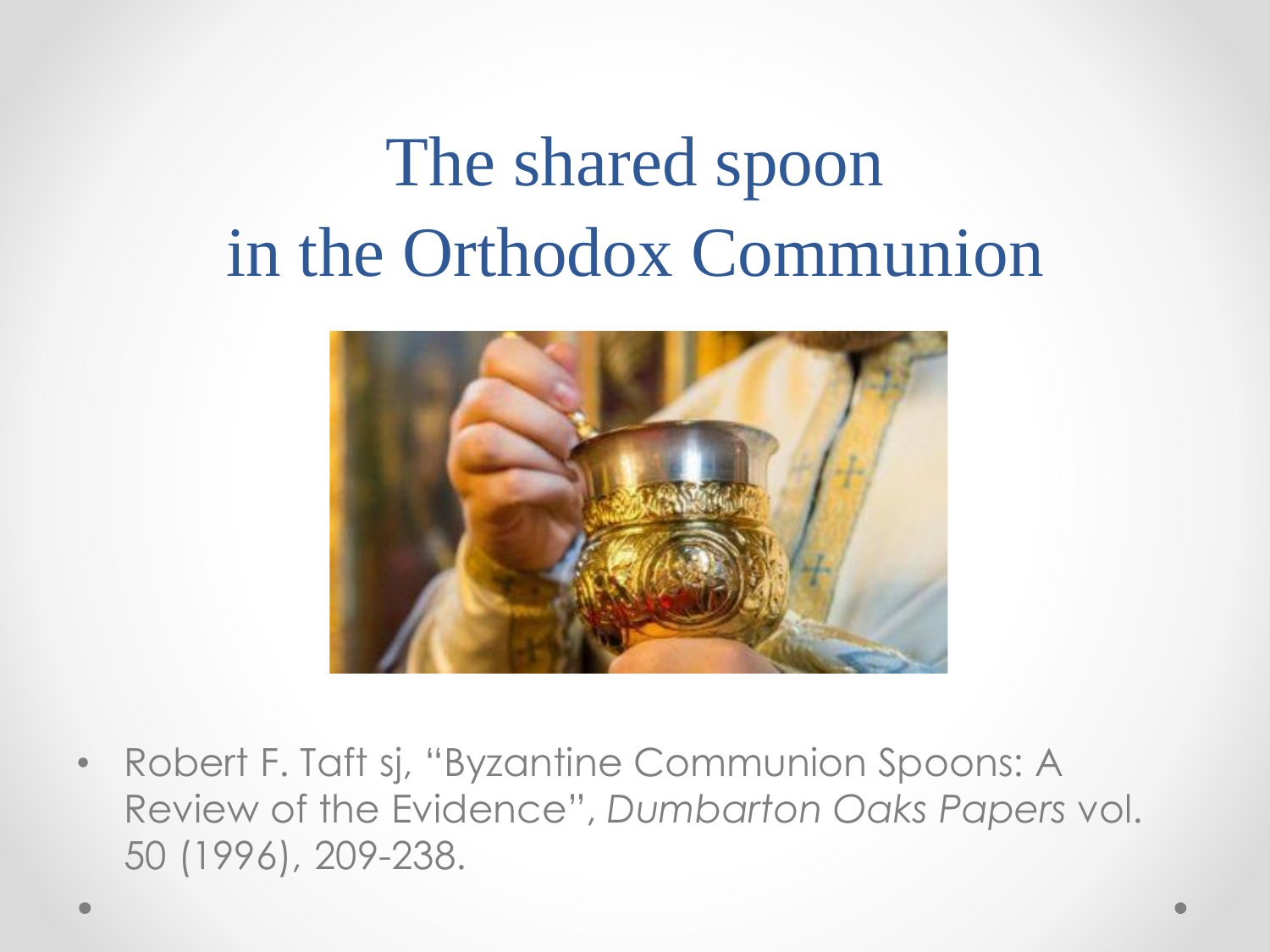

The Lamb ( $\alpha\mu\nu$ o $\varsigma$ ) in the midle and particles placed on the diskos. The Lamb has had stamped in the top of its dough the seal of the Greek letters IC, XC, and NI KA, "Jesus Christ conquers", divided by a Greek cross. At the Liturgy only the Lamb is actually consecrated. The priest will breake the Lamb into four portions for Communion.

The large triangle to the viewer's left of the Lamb is the particle for the Theotokos; to the right of the Lamb are the particles for the nine ranks (saints); below the Lamb are the particles commemorating the living and the departed.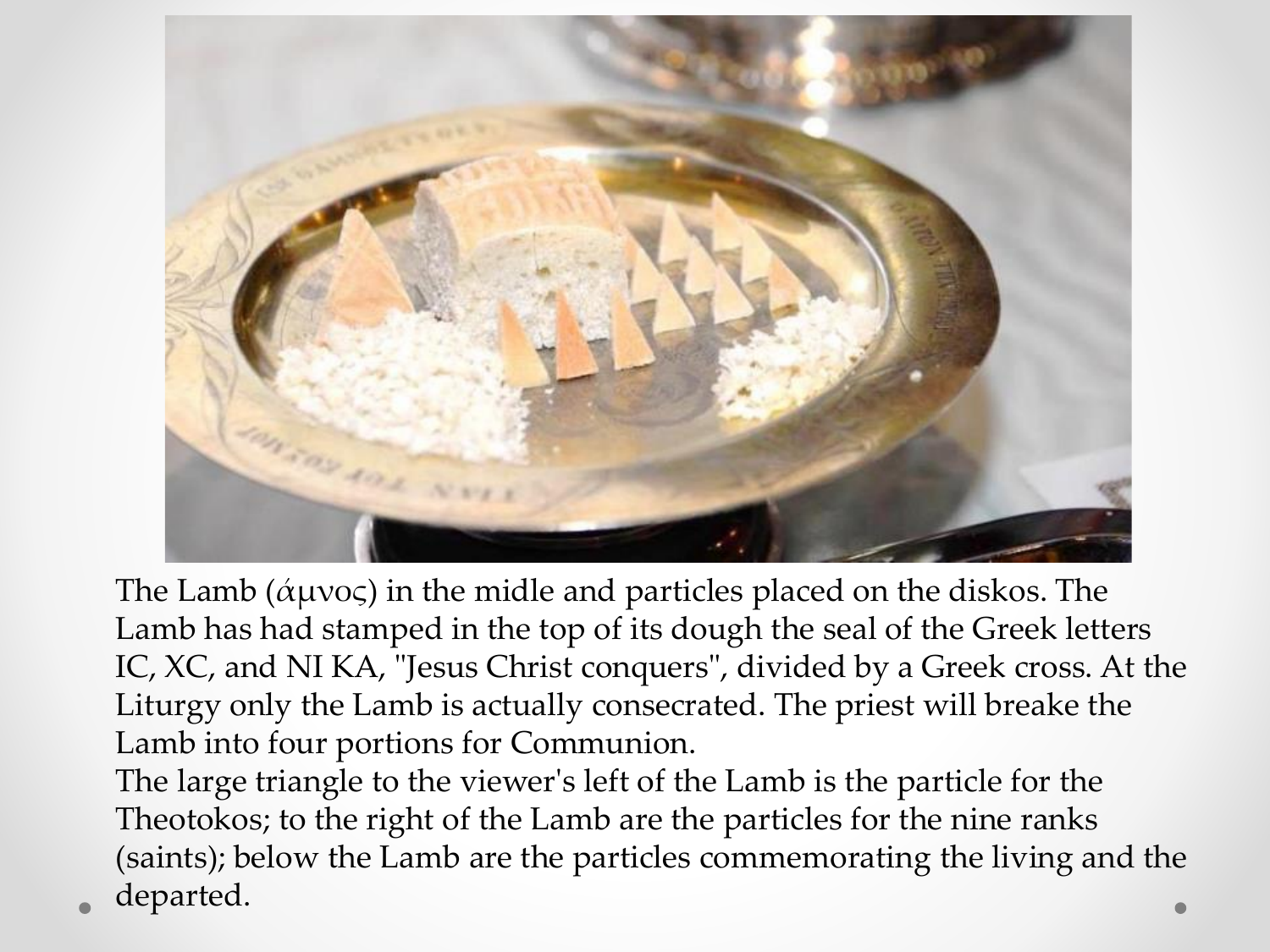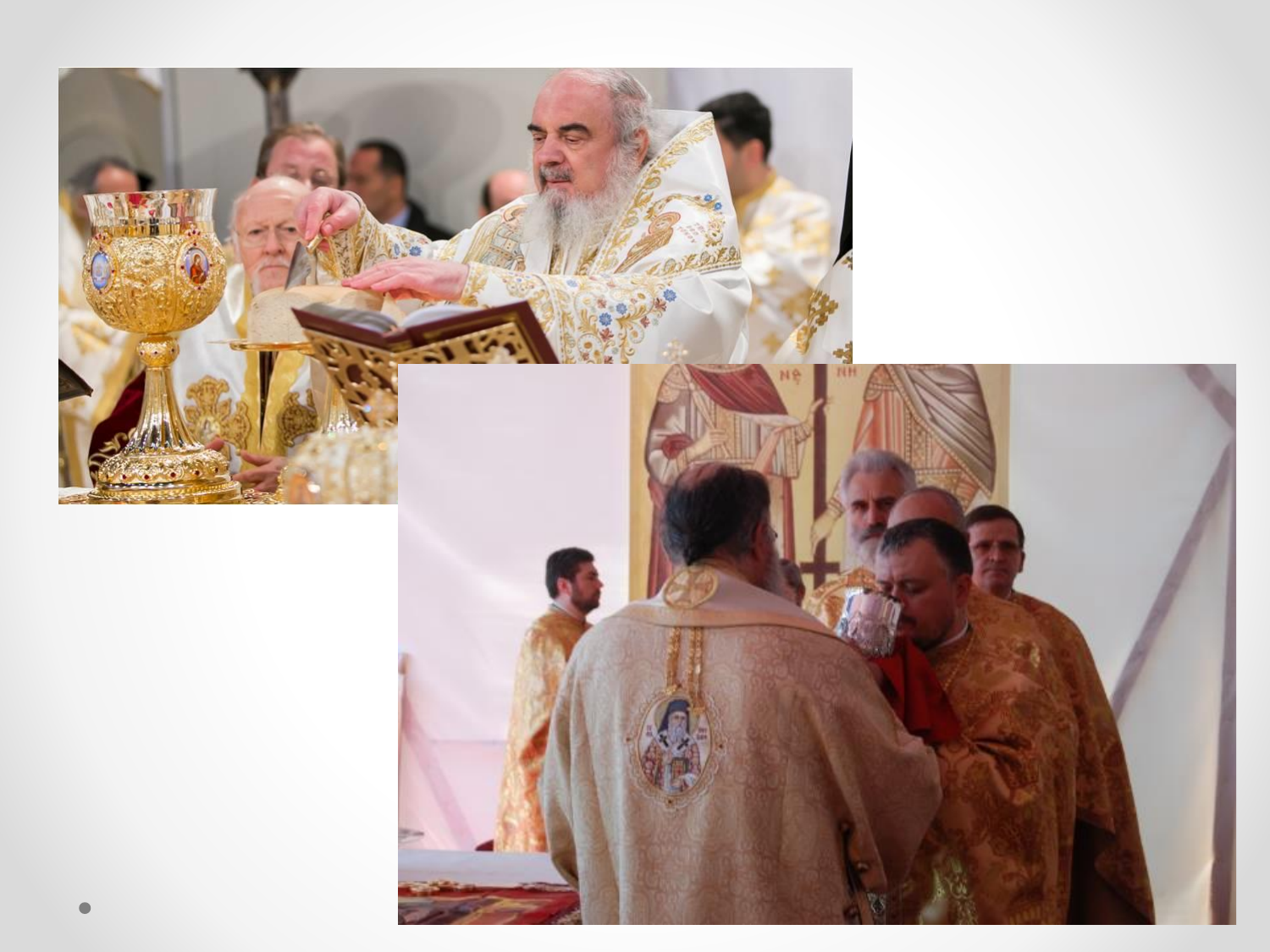